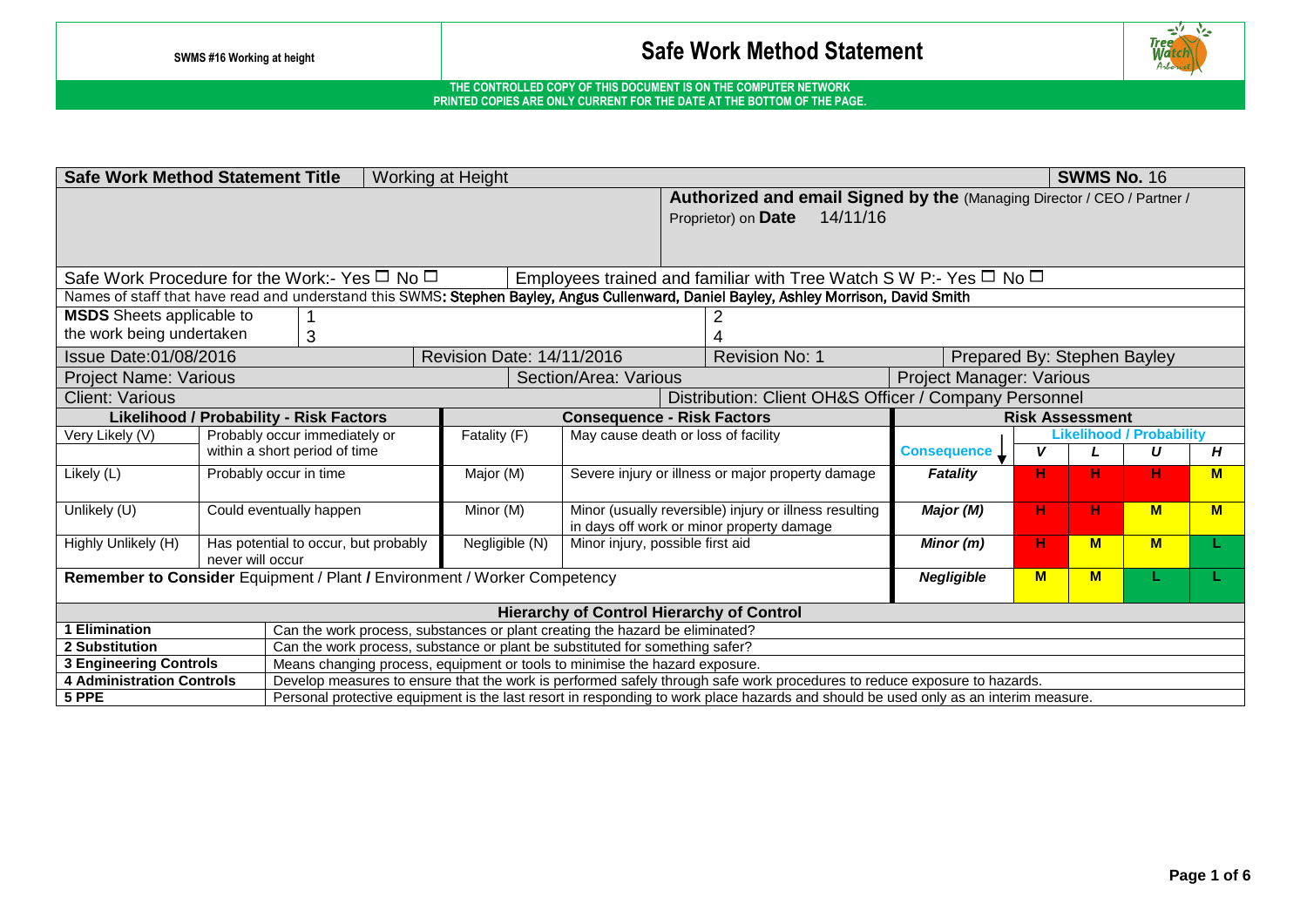### **SWMS #16 Working at height Safe Work Method Statement**



| List the tasks required to perform the activity<br>Against each task list the Hazards<br>List the Control measures required to eliminate or minimize the workers<br><b>Score</b><br>in the sequence in which they occur<br>that could result in injury when the<br>exposure to each identified hazard<br>task is performed by the worker<br>Working outdoors<br>M<br>Personnel are exposed to<br>Suitable clothing, hats, glasses should be used to reduce<br>excessive ultra violet light<br>exposure<br>without adequate<br>All employees to apply SPF 30+ sunscreen at the<br>protection.<br>beginning of the day and reapply every 2 hours<br>M<br>Manual handling<br>Use mechanical aids ie forklift<br>Excessive manual handling<br>could lead to muscular<br>Lift with correct posture and do not try to lift something too<br>skeletal injury.<br>heavy<br>Request help when lifting heavy loads<br>$\bullet$<br>$\overline{H}$<br>Personal injuries<br>Personal protective equipment<br>Hi visibility clothing<br>required for this activity<br>Safety footwear<br>Safety glasses as required<br>Safety Helmet as required<br>Hearing protection as required<br>Harness with lanyard and shock absorber<br>H<br>Working at heights can be in the<br>Falling<br>Employees to be trained in height awareness.<br>form of :-<br>A stable & securely fenced work platform (including<br>H<br>Working on a roof, on the top of a<br>Hanging<br>portable system) must be used.<br>tank, from an elevated platform,<br>If work platform not reasonably practical, use security<br>H<br>from a ladder, a building facade, a<br>Personal injury<br>perimeter screens, fencing, handrails or other physical<br>building under construction /<br>barriers capable of prevent the fall of a person.<br>renovation, working on a structure<br>e.g. steel, timber, concrete, slippery<br>surface, sloping surface, working<br>over water, in or near lift shafts<br>within 2.0 m of an edge where there<br>is the potential to fall 2.0 m or more. | <b>Work Method / Task Description</b> | <b>Responsible Person</b>                                 |
|-----------------------------------------------------------------------------------------------------------------------------------------------------------------------------------------------------------------------------------------------------------------------------------------------------------------------------------------------------------------------------------------------------------------------------------------------------------------------------------------------------------------------------------------------------------------------------------------------------------------------------------------------------------------------------------------------------------------------------------------------------------------------------------------------------------------------------------------------------------------------------------------------------------------------------------------------------------------------------------------------------------------------------------------------------------------------------------------------------------------------------------------------------------------------------------------------------------------------------------------------------------------------------------------------------------------------------------------------------------------------------------------------------------------------------------------------------------------------------------------------------------------------------------------------------------------------------------------------------------------------------------------------------------------------------------------------------------------------------------------------------------------------------------------------------------------------------------------------------------------------------------------------------------------------------------------------------------------------------------------------------------------------------------------------|---------------------------------------|-----------------------------------------------------------|
|                                                                                                                                                                                                                                                                                                                                                                                                                                                                                                                                                                                                                                                                                                                                                                                                                                                                                                                                                                                                                                                                                                                                                                                                                                                                                                                                                                                                                                                                                                                                                                                                                                                                                                                                                                                                                                                                                                                                                                                                                                               |                                       | with responsibility for control<br>measure implementation |
|                                                                                                                                                                                                                                                                                                                                                                                                                                                                                                                                                                                                                                                                                                                                                                                                                                                                                                                                                                                                                                                                                                                                                                                                                                                                                                                                                                                                                                                                                                                                                                                                                                                                                                                                                                                                                                                                                                                                                                                                                                               |                                       | <b>Supervisor Employee</b>                                |
|                                                                                                                                                                                                                                                                                                                                                                                                                                                                                                                                                                                                                                                                                                                                                                                                                                                                                                                                                                                                                                                                                                                                                                                                                                                                                                                                                                                                                                                                                                                                                                                                                                                                                                                                                                                                                                                                                                                                                                                                                                               |                                       | <b>Supervisor Employee</b>                                |
|                                                                                                                                                                                                                                                                                                                                                                                                                                                                                                                                                                                                                                                                                                                                                                                                                                                                                                                                                                                                                                                                                                                                                                                                                                                                                                                                                                                                                                                                                                                                                                                                                                                                                                                                                                                                                                                                                                                                                                                                                                               |                                       | <b>Supervisor Employee</b>                                |
|                                                                                                                                                                                                                                                                                                                                                                                                                                                                                                                                                                                                                                                                                                                                                                                                                                                                                                                                                                                                                                                                                                                                                                                                                                                                                                                                                                                                                                                                                                                                                                                                                                                                                                                                                                                                                                                                                                                                                                                                                                               |                                       | <b>Supervisor Employee</b>                                |
| H<br>Using fall arrestor systems<br>Falling<br>If perimeter fencing, etc not reasonably practical, an<br>approved fall arrestor system (inertia reels, static lines and<br>H<br>Hanging<br>harnesses) must be used.<br>Don't use fall prevention equipment unless trained in<br>H<br>Personal injury<br>selection, assembly and use of the system.<br>H<br>Personal injury<br>Fatality                                                                                                                                                                                                                                                                                                                                                                                                                                                                                                                                                                                                                                                                                                                                                                                                                                                                                                                                                                                                                                                                                                                                                                                                                                                                                                                                                                                                                                                                                                                                                                                                                                                        |                                       | <b>Supervisor Employee</b>                                |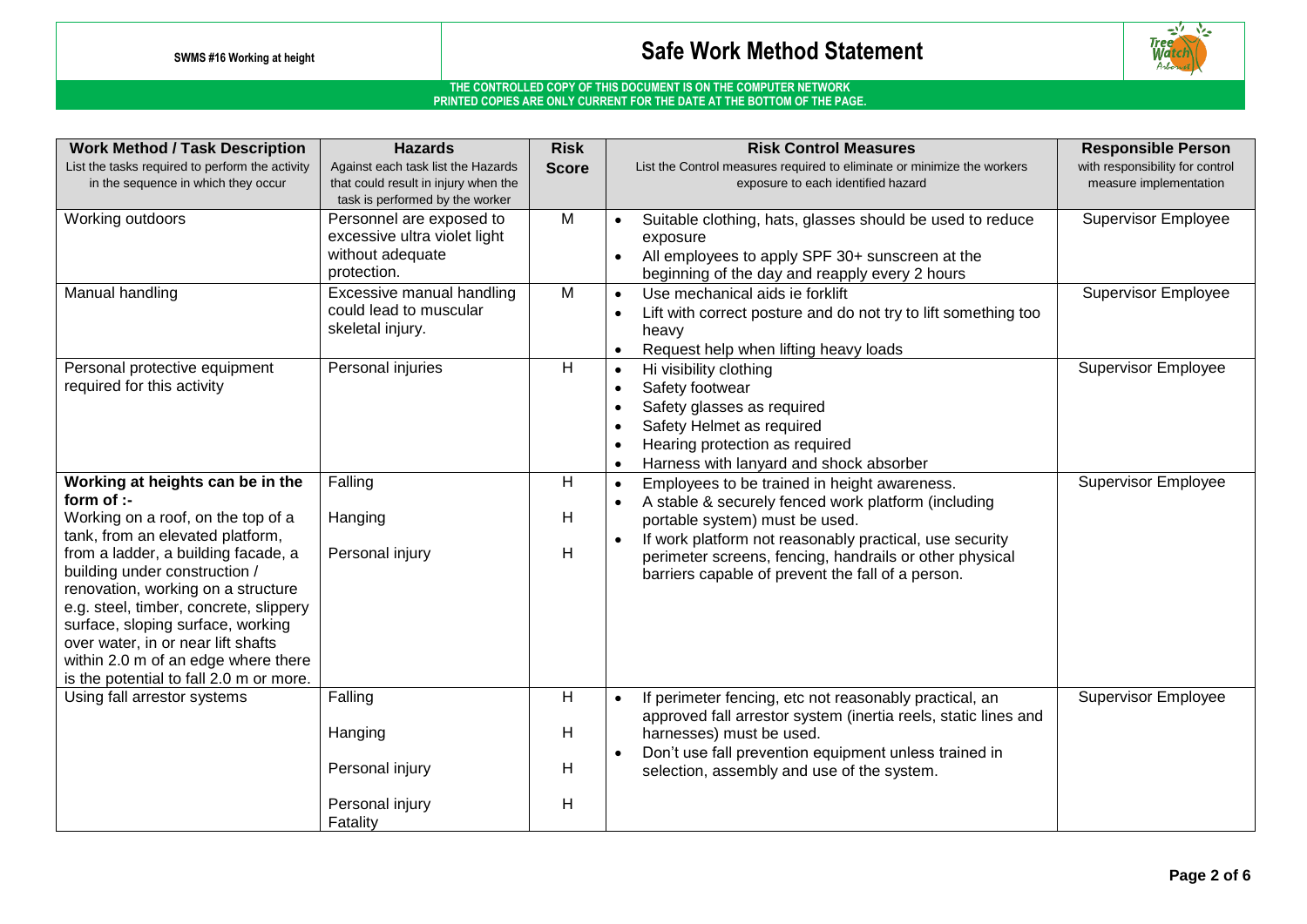

| <b>Work Method / Task Description</b>                                                  | <b>Hazards</b>                                                                                                | <b>Risk</b>  |           | <b>Risk Control Measures</b>                                                                                                                                              | <b>Responsible Person</b>                                 |
|----------------------------------------------------------------------------------------|---------------------------------------------------------------------------------------------------------------|--------------|-----------|---------------------------------------------------------------------------------------------------------------------------------------------------------------------------|-----------------------------------------------------------|
| List the tasks required to perform the activity<br>in the sequence in which they occur | Against each task list the Hazards<br>that could result in injury when the<br>task is performed by the worker | <b>Score</b> |           | List the Control measures required to eliminate or minimize the workers<br>exposure to each identified hazard                                                             | with responsibility for control<br>measure implementation |
| Using fall arrestor systems                                                            | Falling                                                                                                       | H            |           | Anchorage points must be installed by a competent person                                                                                                                  | <b>Supervisor Employee</b>                                |
|                                                                                        | Hanging                                                                                                       | н            |           | who has, through a combination of training, qualification<br>and experience, acquired knowledge and skills enabling<br>that person to correctly perform a specified task. |                                                           |
|                                                                                        | Personal injury                                                                                               | H            |           | Competent person - extract from AS/NZS 1891.4.2009<br>Industrial fall-arrest systems and devices - Selection, use<br>and maintenance                                      |                                                           |
|                                                                                        | Personal injury                                                                                               | H            |           | Anchorage points must be inspected before first use &                                                                                                                     |                                                           |
|                                                                                        | Fatality                                                                                                      |              |           | then regularly thereafter to ensure capable of supporting<br>design load of 22 kN.                                                                                        |                                                           |
| Using fall arrestor systems                                                            | Lack of rescue plan                                                                                           | H            | $\bullet$ | Anchorage points must be located to minimise pendulum<br>effect                                                                                                           | <b>Supervisor Employee</b>                                |
|                                                                                        | Personal injury                                                                                               | H            | $\bullet$ | When using fall arrestor systems, ensure that approved                                                                                                                    |                                                           |
|                                                                                        | Fatality                                                                                                      | H            |           | rescue equipment is available on site, is maintained & has<br>been inspected within past 6 months (with tag).                                                             |                                                           |
|                                                                                        |                                                                                                               |              |           | Rescue plan must be available on site                                                                                                                                     |                                                           |
|                                                                                        |                                                                                                               |              |           | Only trained and certificated staff to use rescue equipment.                                                                                                              |                                                           |
|                                                                                        |                                                                                                               |              |           | You have only 10 minutes to release a person whose fall is                                                                                                                |                                                           |
|                                                                                        |                                                                                                               |              |           | arrested by a fall arresting device before injury occurs.                                                                                                                 |                                                           |
| Work near electrical conductors                                                        | <b>Electric Shock</b>                                                                                         | H            | $\bullet$ | Don't work within 3 metres of power lines (up to 132 kV),<br>when using hoists, lifting equipment, scaffolding, etc.                                                      | <b>Supervisor Employee</b>                                |
|                                                                                        |                                                                                                               |              |           | Isolate power as required                                                                                                                                                 |                                                           |
|                                                                                        |                                                                                                               |              |           | Trained spotters are to be used for operations near                                                                                                                       |                                                           |
| Ladder use                                                                             |                                                                                                               |              |           | electrical conductors                                                                                                                                                     |                                                           |
|                                                                                        | Falling                                                                                                       | H            |           | Using a ladder is considered to be High Risk Work. Before<br>undertaking work with a ladder a risk assessment must be                                                     | Employee                                                  |
|                                                                                        | Personal injury                                                                                               | H            |           | undertaken (Refer to page 63 SWP Manual) and all other                                                                                                                    |                                                           |
|                                                                                        |                                                                                                               |              |           | safer alternatives must be ruled out as practicable<br>alternatives                                                                                                       |                                                           |
|                                                                                        |                                                                                                               |              |           | Ladders can only be used for permitted work before using                                                                                                                  |                                                           |
|                                                                                        |                                                                                                               |              |           | a ladder Refer to the SWP Manual (Page 60 Safe Use of                                                                                                                     |                                                           |
|                                                                                        |                                                                                                               |              |           | Ladders                                                                                                                                                                   |                                                           |
|                                                                                        |                                                                                                               |              |           | Prior to using a ladder Employees to be familiar with and                                                                                                                 |                                                           |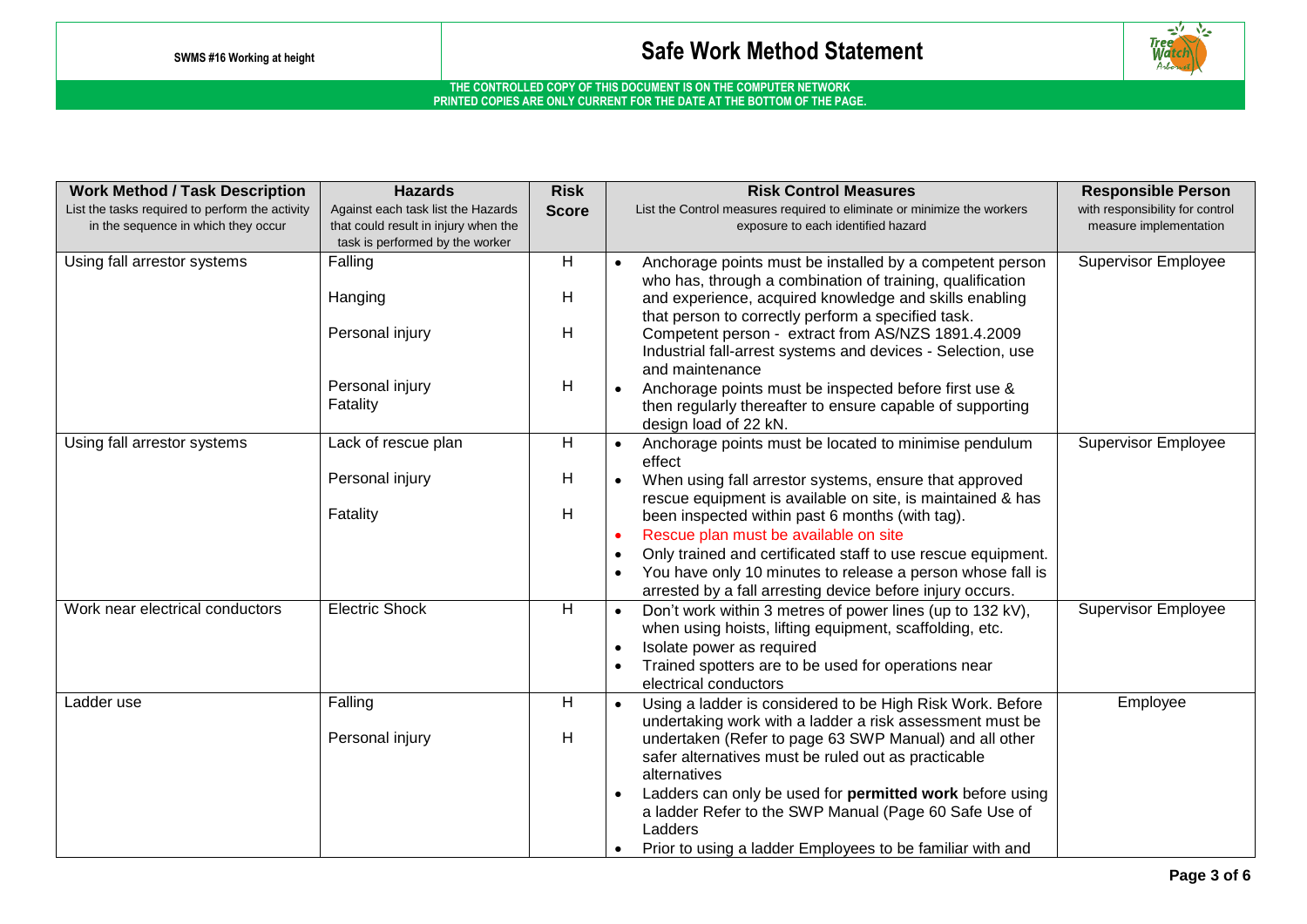

|  | sighed of on SWMS No 2 Using portable ladders<br>$\sim$ |  |
|--|---------------------------------------------------------|--|
|  |                                                         |  |

| <b>Work Method / Task Description</b>           |                                                                   | <b>Hazards</b>                                                          | <b>Risk</b>                                            |                         |                                                            | <b>Risk Control Measures</b>                                                    | <b>Responsible Person</b>       |
|-------------------------------------------------|-------------------------------------------------------------------|-------------------------------------------------------------------------|--------------------------------------------------------|-------------------------|------------------------------------------------------------|---------------------------------------------------------------------------------|---------------------------------|
| List the tasks required to perform the activity |                                                                   | Against each task list the Hazards                                      | <b>Score</b>                                           |                         |                                                            | List the Control measures required to eliminate or minimize the workers         | with responsibility for control |
| in the sequence in which they occur             |                                                                   | that could result in injury when the<br>task is performed by the worker |                                                        |                         |                                                            | exposure to each identified hazard                                              | measure implementation          |
| Ladder use                                      | Falling                                                           |                                                                         | H                                                      |                         |                                                            | Ladders, etc used to move between different levels of the                       | Employee                        |
|                                                 |                                                                   |                                                                         |                                                        |                         |                                                            | workplace meet industrial standards, have been regularly                        |                                 |
|                                                 | Personal injury                                                   |                                                                         | H                                                      | checked and maintained. |                                                            |                                                                                 |                                 |
|                                                 |                                                                   |                                                                         |                                                        |                         |                                                            | Ladders are secured both top and bottom or held in place                        |                                 |
|                                                 |                                                                   |                                                                         |                                                        |                         | by staff when in use.                                      |                                                                                 |                                 |
| Scaffold use                                    | Falling                                                           |                                                                         | H                                                      |                         |                                                            | Employees to be familiar with and sighed of on SWMS No                          | Employee                        |
|                                                 |                                                                   |                                                                         |                                                        |                         | 4 Erecting and using mobile scaffolds                      |                                                                                 |                                 |
|                                                 | Personal injury                                                   |                                                                         | H                                                      |                         | Only competent certificated persons are to erect, alter or |                                                                                 |                                 |
|                                                 |                                                                   |                                                                         | H                                                      |                         | dismantle scaffolds.                                       |                                                                                 |                                 |
| Elevated work platforms                         | Personal injuries                                                 |                                                                         |                                                        |                         | 1 Elevated Work Platforms                                  | Employees to be familiar with and sighed of on SWMS No                          | <b>Supervisor Employee</b>      |
|                                                 | Falling                                                           |                                                                         | H                                                      |                         |                                                            |                                                                                 |                                 |
|                                                 |                                                                   |                                                                         |                                                        |                         |                                                            |                                                                                 |                                 |
| Hanging                                         |                                                                   |                                                                         | H                                                      |                         |                                                            |                                                                                 |                                 |
| Work procedures                                 | <b>Struck by falling objects</b>                                  |                                                                         | M                                                      |                         | Hard hats must be worn when there is a possibility of      |                                                                                 | Employee                        |
|                                                 |                                                                   |                                                                         | М                                                      |                         | injury.                                                    |                                                                                 |                                 |
| Personal injury                                 |                                                                   |                                                                         |                                                        |                         | minimum & secured to prevent falling.                      | Tools, plant, equipment used at heights must be kept to a                       |                                 |
|                                                 |                                                                   |                                                                         |                                                        |                         |                                                            | A safe means is available for raising & lowering plant,                         |                                 |
|                                                 |                                                                   |                                                                         |                                                        |                         | materials and debris.                                      |                                                                                 |                                 |
| <b>Personnel Qualifications and Experience</b>  |                                                                   |                                                                         | <b>Personnel Duties and Responsibilities</b>           |                         |                                                            | <b>Training Required to Complete Work</b>                                       |                                 |
| Construction OH&S induction (White Card)        |                                                                   |                                                                         | Supervisor to carry out daily inspections of work site |                         |                                                            | Supervisor to be appropriately trained, qualified and competent                 |                                 |
| Company OH&S induction                          |                                                                   | for hazards.                                                            |                                                        |                         |                                                            | in OH&S.                                                                        |                                 |
| Site specific induction                         |                                                                   | Personal Protective Equipment (PPE) to be worn at                       |                                                        |                         |                                                            | Supervisor to be trained in risk identification risk assessment                 |                                 |
| Trained Spotters are to be used for operations  |                                                                   | all times on site.                                                      |                                                        |                         |                                                            | and risk control<br>On the job skills training to be conducted by Supervisor to |                                 |
| near electrical conductors                      | All personnel to maintain tidy work area on site at all<br>times. |                                                                         |                                                        |                         | personnel                                                  |                                                                                 |                                 |
| Tradesman and others trained and competent in   |                                                                   |                                                                         |                                                        |                         | Barricading to be used as appropriate to protect           |                                                                                 |                                 |
| the use of portable ladders and working around  |                                                                   | others from working below elevated work                                 |                                                        |                         |                                                            |                                                                                 |                                 |
| electricity                                     |                                                                   |                                                                         |                                                        |                         |                                                            |                                                                                 |                                 |
| A Certificate of Competency for Elevated Work   |                                                                   |                                                                         |                                                        |                         | Fall protection equipment to be worn where required        |                                                                                 |                                 |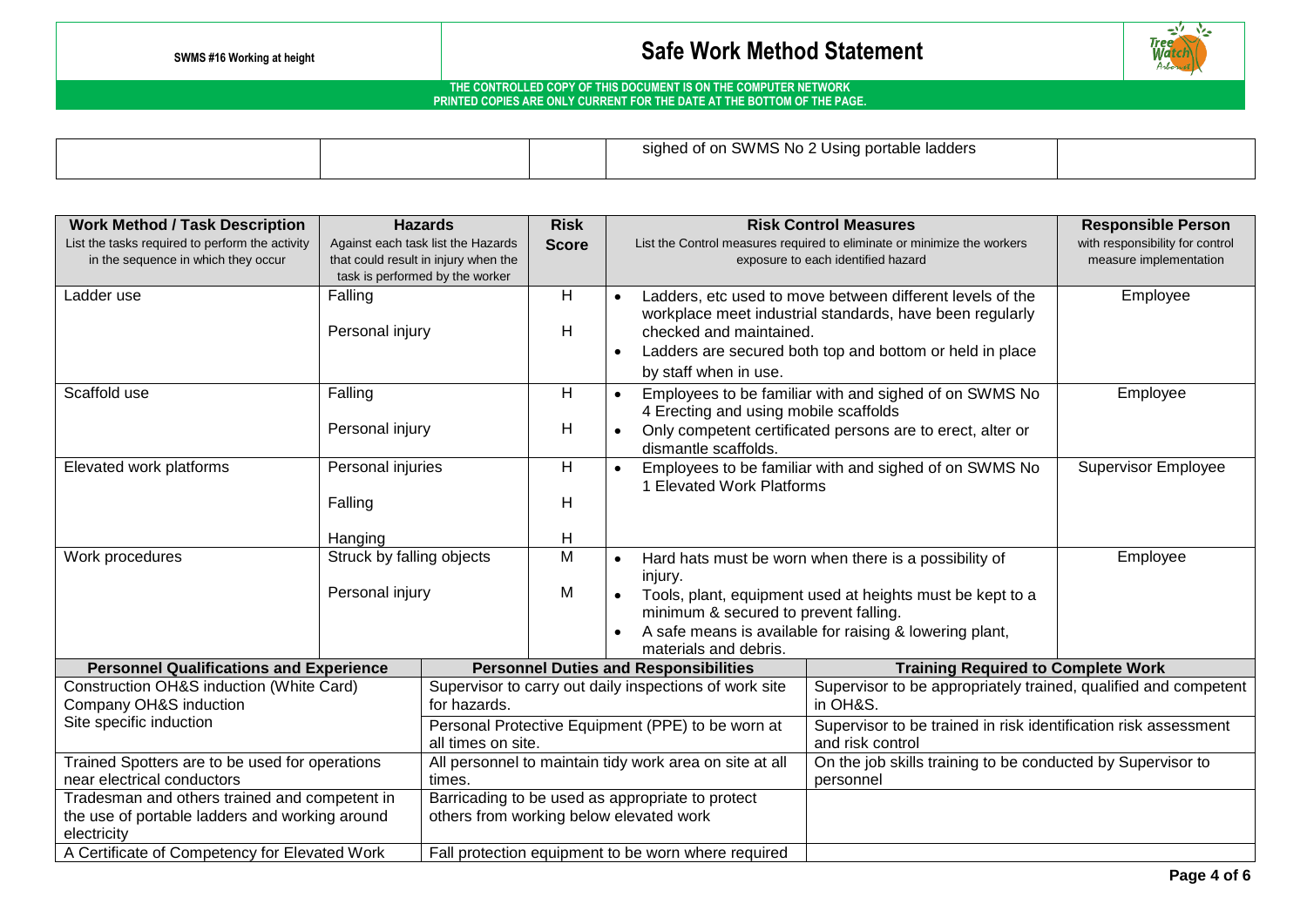

| Platforms<br>s is required for any operators of boom                   |  |
|------------------------------------------------------------------------|--|
| capacity<br>l type elevated work platforms over 11.<br>$1.0 \text{ m}$ |  |

| Engineering Details / Certificates / WorkSafe Approvals / Australian Standards      |                      | Referenced - Guidance Notes / Legislation / Regulations                                                                                                            |  |  |
|-------------------------------------------------------------------------------------|----------------------|--------------------------------------------------------------------------------------------------------------------------------------------------------------------|--|--|
| Ladders to be in accordance with Australian Standard AS 1892                        |                      | Occupational Health and Safety Act 2004 & all OH&S Acts within other States                                                                                        |  |  |
| AS/NZS 1891.4.2000 Industrial fall arrest systems and devices Part 4: Selection,    |                      | Occupational Health and Safety Regulations 2007 & all OH&S Regulations within                                                                                      |  |  |
| use and maintenance.                                                                |                      | other States                                                                                                                                                       |  |  |
| Scaffolds to be designed to Australian Standard AS 4576                             |                      | OH&S Safety Regulations 2007, Chapter 5 - Part 5.1 Construction                                                                                                    |  |  |
| Ensure design and erection takes in to account any overhead powerlines or           |                      | OH&S Safety Regulations 2007, Chapter 3 - Part 3.3 Prevention of Falls                                                                                             |  |  |
| conductors.                                                                         |                      | OH&S Safety Regulations 2007, Chapter 3 - Part 3.5 Plant                                                                                                           |  |  |
| Floor capacity sufficiently engineered to carry weight of elevated work platform/s. |                      | OH&S Safety Regulations 2007, Chapter 3 - Part 3.6 High Risk Work                                                                                                  |  |  |
| AS 1470 Health and Safety at Work - Principles and Practices                        |                      | OH&S Safety Regulations 2007, Chapter 3 - Part 3.1 Manual Handling                                                                                                 |  |  |
| Plant Hazard Identification and Risk Assessment to be conducted for plant use eg    |                      | Code of Practice for Plant 1995 (Compliance Code)                                                                                                                  |  |  |
| Scissor Lift, Boom Lift, etc                                                        |                      | Code of Code of Practice for Building and Construction Workplace (Compliance                                                                                       |  |  |
|                                                                                     |                      | Code)                                                                                                                                                              |  |  |
|                                                                                     |                      | Code of Practice for Manual Handling (Compliance Code)                                                                                                             |  |  |
|                                                                                     |                      | WorkSafe Victoria Framework for Undertaking Work Near Overhead and                                                                                                 |  |  |
|                                                                                     |                      | <b>Underground Assets</b>                                                                                                                                          |  |  |
| <b>Plant / Equipment</b>                                                            |                      | <b>Maintenance Checks</b>                                                                                                                                          |  |  |
| Ladders complying with the relevant part of Australian Standard AS 1892             |                      | Ladders to be checked daily                                                                                                                                        |  |  |
| Hazard Identification to be conducted for scaffolding plant used.                   |                      | Harness lanyards etc to be checked before use and recorded                                                                                                         |  |  |
|                                                                                     |                      | Scaffolding to be used and inspected as per manufactures and clients requirements<br>Elevated Work Platform/s maintained in accordance with manufacturers          |  |  |
|                                                                                     |                      |                                                                                                                                                                    |  |  |
|                                                                                     |                      | recommendations                                                                                                                                                    |  |  |
|                                                                                     |                      | Daily / weekly / monthly inspections / safety checklist for EWP to be completed<br>Daily / weekly / monthly inspections / safety checklist to be available on site |  |  |
|                                                                                     |                      |                                                                                                                                                                    |  |  |
| <b>Responsible Person (Supervisor Foreman)</b>                                      | <b>Name: Various</b> |                                                                                                                                                                    |  |  |
|                                                                                     |                      |                                                                                                                                                                    |  |  |
|                                                                                     |                      |                                                                                                                                                                    |  |  |
|                                                                                     |                      |                                                                                                                                                                    |  |  |
|                                                                                     |                      |                                                                                                                                                                    |  |  |
|                                                                                     |                      |                                                                                                                                                                    |  |  |
|                                                                                     |                      |                                                                                                                                                                    |  |  |
|                                                                                     |                      |                                                                                                                                                                    |  |  |
|                                                                                     |                      |                                                                                                                                                                    |  |  |
|                                                                                     |                      |                                                                                                                                                                    |  |  |
|                                                                                     |                      |                                                                                                                                                                    |  |  |
|                                                                                     |                      |                                                                                                                                                                    |  |  |